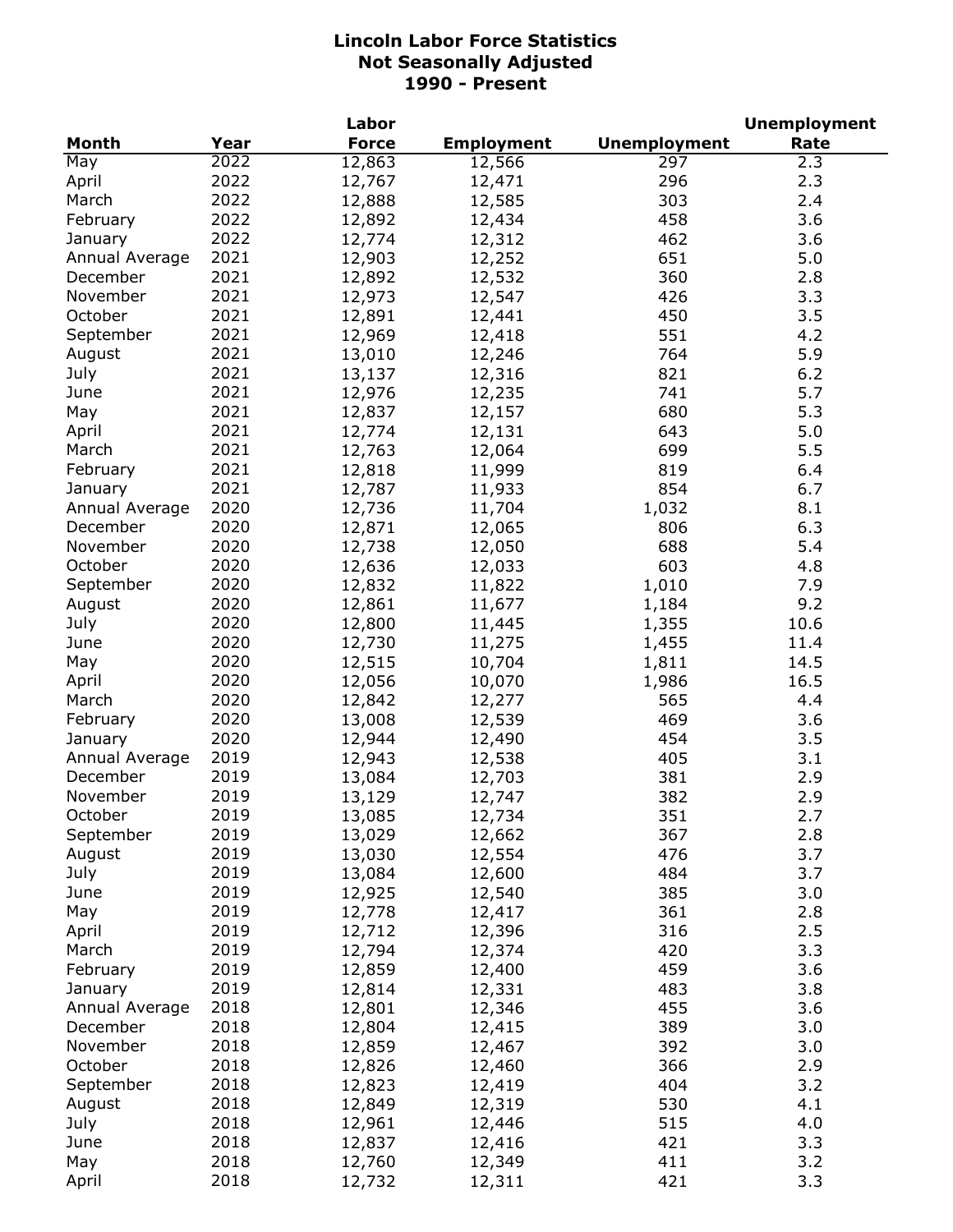|                |      | Labor        |                   |                     | <b>Unemployment</b> |
|----------------|------|--------------|-------------------|---------------------|---------------------|
| <b>Month</b>   | Year | <b>Force</b> | <b>Employment</b> | <b>Unemployment</b> | Rate                |
| March          | 2018 | 12,732       | 12,236            | 496                 | 3.9                 |
| February       | 2018 | 12,778       | 12,216            | 562                 | 4.4                 |
| January        | 2018 | 12,656       | 12,101            | 555                 | 4.4                 |
| Annual Average | 2017 | 12,744       | 12,248            | 496                 | 3.9                 |
| December       | 2017 | 12,774       | 12,325            | 449                 | 3.5                 |
| November       | 2017 | 12,829       | 12,345            | 484                 | 3.8                 |
| October        | 2017 | 12,769       | 12,331            | 438                 | 3.4                 |
| September      | 2017 | 12,824       | 12,358            | 466                 | 3.6                 |
| August         | 2017 | 12,778       | 12,233            | 545                 | 4.3                 |
| July           | 2017 | 12,837       | 12,298            | 539                 | 4.2                 |
| June           | 2017 | 12,749       | 12,296            | 453                 | 3.6                 |
| May            | 2017 | 12,640       | 12,208            | 432                 | 3.4                 |
| April          | 2017 | 12,652       | 12,220            | 432                 | 3.4                 |
| March          | 2017 | 12,691       | 12,175            | 516                 | 4.1                 |
| February       | 2017 | 12,717       | 12,130            | 587                 | 4.6                 |
| January        | 2017 | 12,671       | 12,061            | 610                 | 4.8                 |
| Annual Average | 2016 | 12,333       | 11,793            | 540                 | 4.4                 |
| December       | 2016 | 12,376       | 11,919            | 457                 | 3.7                 |
| November       | 2016 | 12,427       | 11,941            | 486                 | 3.9                 |
| October        | 2016 | 12,373       | 11,907            | 466                 | 3.8                 |
| September      | 2016 | 12,295       | 11,827            | 468                 | 3.8                 |
| August         | 2016 | 12,406       | 11,805            | 601                 | 4.8                 |
| July           | 2016 | 12,478       | 11,865            | 613                 | 4.9                 |
| June           | 2016 | 12,389       | 11,863            | 526                 | 4.2                 |
| May            | 2016 | 12,262       | 11,723            | 539                 | 4.4                 |
| April          | 2016 | 12,262       | 11,744            | 518                 | 4.2                 |
| March          | 2016 | 12,258       | 11,694            | 564                 | 4.6                 |
| February       | 2016 | 12,270       | 11,653            | 617                 | 5.0                 |
| January        | 2016 | 12,198       | 11,579            | 619                 | 5.1                 |
| Annual Average | 2015 | 12,366       | 11,714            | 652                 | 5.3                 |
| December       | 2015 | 12,318       | 11,787            | 531                 | 4.3                 |
| November       | 2015 | 12,333       | 11,773            | 560                 | 4.5                 |
| October        | 2015 | 12,328       | 11,769            | 559                 | 4.5                 |
| September      | 2015 | 12,279       | 11,709            | 570                 | 4.6                 |
| August         | 2015 | 12,457       | 11,719            | 738                 | 5.9                 |
| July           | 2015 | 12,505       | 11,775            | 730                 | 5.8                 |
| June           | 2015 | 12,429       | 11,798            | 631                 | 5.1                 |
| May            | 2015 | 12,379       | 11,716            | 663                 | 5.4                 |
| April          | 2015 | 12,331       | 11,708            | 623                 | 5.1                 |
| March          | 2015 | 12,313       | 11,619            | 694                 | 5.6                 |
| February       | 2015 | 12,365       | 11,622            | 743                 | 6.0                 |
| January        | 2015 | 12,349       | 11,570            | 779                 | 6.3                 |
| Annual Average | 2014 | 12,304       | 11,450            | 854                 | 6.9                 |
| December       | 2014 | 12,292       | 11,650            | 642                 | 5.2                 |
| November       | 2014 | 12,347       | 11,634            | 713                 | 5.8                 |
| October        | 2014 | 12,345       | 11,637            | 708                 | 5.7                 |
| September      | 2014 | 12,306       | 11,521            | 785                 | 6.4                 |
| August         | 2014 | 12,448       | 11,505            | 943                 | 7.6                 |
| July           | 2014 | 12,529       | 11,529            | 1,000               | 8.0                 |
| June           | 2014 | 12,402       | 11,546            | 856                 | 6.9                 |
| May            | 2014 | 12,239       | 11,377            | 862                 | 7.0                 |
| April          | 2014 | 12,149       | 11,344            | 805                 | 6.6                 |
| March          | 2014 | 12,219       | 11,260            | 959                 | 7.8                 |
| February       | 2014 | 12,244       | 11,238            | 1,006               | 8.2                 |
|                |      |              |                   |                     |                     |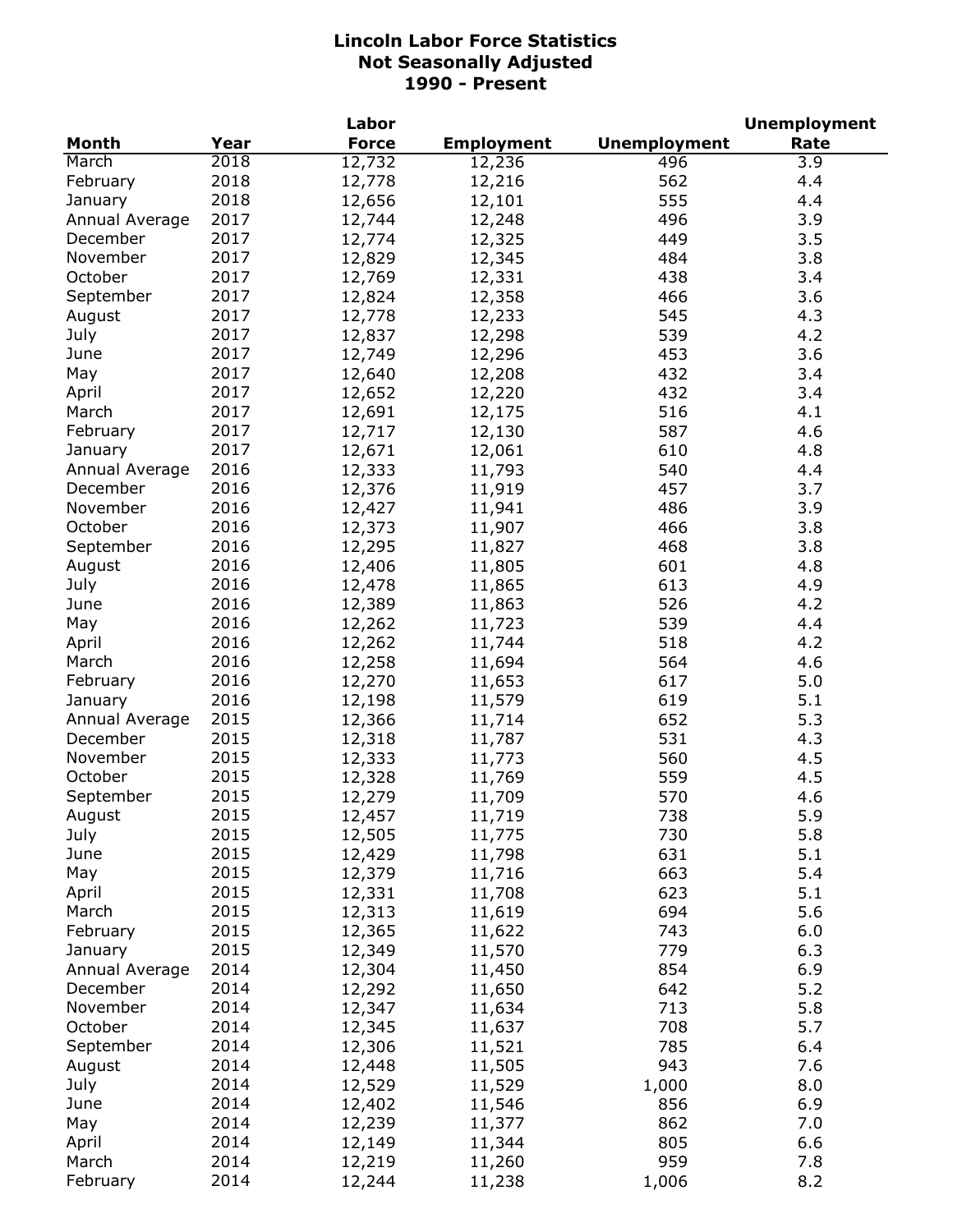| <b>Unemployment</b><br>Month<br>Year<br><b>Force</b><br><b>Employment</b><br>Rate<br>2014<br>12, 119<br>11,153<br>966<br>8.0<br>January<br>2013<br>12,219<br>1,015<br>8.3<br>Annual Average<br>11,204<br>2013<br>December<br>12,161<br>900<br>7.4<br>11,261<br>2013<br>November<br>12,247<br>947<br>7.7<br>11,300<br>2013<br>October<br>957<br>7.8<br>12,200<br>11,243<br>2013<br>995<br>September<br>8.1<br>12,228<br>11,233<br>2013<br>9.0<br>August<br>12,305<br>11,201<br>1,104<br>2013<br>9.1<br>July<br>12,399<br>11,269<br>1,130<br>2013<br>12,321<br>1,026<br>8.3<br>June<br>11,295<br>2013<br>May<br>12,191<br>1,031<br>8.5<br>11,160<br>2013<br>12,124<br>966<br>8.0<br>April<br>11,158<br>2013<br>991<br>March<br>12,085<br>11,094<br>8.2<br>2013<br>February<br>12,170<br>1,030<br>8.5<br>11,140<br>2013<br>12,197<br>1,103<br>9.0<br>11,094<br>January<br>2012<br>12,193<br>8.8<br>Annual Average<br>11,125<br>1,068<br>2012<br>12,312<br>981<br>8.0<br>December<br>11,331<br>2012<br>930<br>12,249<br>11,319<br>7.6<br>November<br>2012<br>954<br>October<br>12,315<br>7.7<br>11,361<br>2012<br>8.2<br>September<br>12,265<br>1,001<br>11,264<br>2012<br>12,285<br>9.0<br>August<br>11,175<br>1,110<br>2012<br>12,325<br>9.4<br>July<br>11,169<br>1,156<br>2012<br>12,228<br>8.6<br>June<br>11,173<br>1,055<br>2012<br>12,107<br>May<br>11,057<br>1,050<br>8.7<br>2012<br>8.7<br>April<br>12,038<br>10,985<br>1,053<br>2012<br>12,062<br>9.5<br>March<br>10,916<br>1,146<br>2012<br>12,090<br>9.9<br>February<br>10,895<br>1,195<br>2012<br>12,035<br>9.8<br>January<br>10,851<br>1,184<br>2011<br>12,160<br>1,151<br>9.5<br>Annual Average<br>11,009<br>2011<br>December<br>12,184<br>1,140<br>11,044<br>9.4<br>2011<br>12,231<br>November<br>11,086<br>1,145<br>9.4<br>2011<br>12,203<br>October<br>1,135<br>9.3<br>11,068<br>2011<br>12,191<br>9.7<br>September<br>11,005<br>1,186<br>2011<br>12,245<br>10.0<br>August<br>11,018<br>1,227<br>2011<br>12,219<br>9.7<br>July<br>11,029<br>1,190<br>2011<br>June<br>11,088<br>8.7<br>12,140<br>1,052<br>2011<br>8.5<br>May<br>12,004<br>10,986<br>1,018<br>2011<br>12,029<br>8.5<br>April<br>11,003<br>1,026<br>2011<br>9.6<br>March<br>12,103<br>10,939<br>1,164<br>2011<br>12,157<br>10,916<br>10.2<br>February<br>1,241<br>2011<br>10.5<br>12,210<br>10,925<br>1,285<br>January<br>2010<br>10.6<br>Annual Average<br>12,373<br>11,066<br>1,307<br>2010<br>9.6<br>December<br>12,279<br>11,106<br>1,173<br>2010<br>12,403<br>November<br>1,284<br>10.4<br>11,119<br>October<br>2010<br>12,325<br>9.7<br>11,128<br>1,197<br>2010<br>12,377<br>1,240<br>10.0<br>September<br>11,137<br>12,551<br>2010<br>August<br>11,167<br>1,384<br>11.0<br>12,599<br>2010<br>1,417<br>11.2<br>July<br>11,182<br>2010<br>12,394<br>1,227<br>June<br>11,167<br>9.9<br>2010<br>12,311<br>1,269<br>10.3<br>May<br>11,042<br>2010<br>12,317<br>10.3<br>April<br>11,048<br>1,269<br>2010<br>12,326<br>11.3<br>March<br>10,930<br>1,396<br>2010<br>11.6<br>February<br>12,319<br>1,425<br>10,894<br>2010<br>12,272<br>January<br>10,868<br>1,404<br>11.4 |                |      | Labor  |        |       | <b>Unemployment</b> |
|----------------------------------------------------------------------------------------------------------------------------------------------------------------------------------------------------------------------------------------------------------------------------------------------------------------------------------------------------------------------------------------------------------------------------------------------------------------------------------------------------------------------------------------------------------------------------------------------------------------------------------------------------------------------------------------------------------------------------------------------------------------------------------------------------------------------------------------------------------------------------------------------------------------------------------------------------------------------------------------------------------------------------------------------------------------------------------------------------------------------------------------------------------------------------------------------------------------------------------------------------------------------------------------------------------------------------------------------------------------------------------------------------------------------------------------------------------------------------------------------------------------------------------------------------------------------------------------------------------------------------------------------------------------------------------------------------------------------------------------------------------------------------------------------------------------------------------------------------------------------------------------------------------------------------------------------------------------------------------------------------------------------------------------------------------------------------------------------------------------------------------------------------------------------------------------------------------------------------------------------------------------------------------------------------------------------------------------------------------------------------------------------------------------------------------------------------------------------------------------------------------------------------------------------------------------------------------------------------------------------------------------------------------------------------------------------------------------------------------------------------------------------------------------------------------------------------------------------------------------------------------------------------------------------------------------------------------------------------------------------------------------------------------------------------------------------------------------------------|----------------|------|--------|--------|-------|---------------------|
|                                                                                                                                                                                                                                                                                                                                                                                                                                                                                                                                                                                                                                                                                                                                                                                                                                                                                                                                                                                                                                                                                                                                                                                                                                                                                                                                                                                                                                                                                                                                                                                                                                                                                                                                                                                                                                                                                                                                                                                                                                                                                                                                                                                                                                                                                                                                                                                                                                                                                                                                                                                                                                                                                                                                                                                                                                                                                                                                                                                                                                                                                                    |                |      |        |        |       |                     |
|                                                                                                                                                                                                                                                                                                                                                                                                                                                                                                                                                                                                                                                                                                                                                                                                                                                                                                                                                                                                                                                                                                                                                                                                                                                                                                                                                                                                                                                                                                                                                                                                                                                                                                                                                                                                                                                                                                                                                                                                                                                                                                                                                                                                                                                                                                                                                                                                                                                                                                                                                                                                                                                                                                                                                                                                                                                                                                                                                                                                                                                                                                    |                |      |        |        |       |                     |
|                                                                                                                                                                                                                                                                                                                                                                                                                                                                                                                                                                                                                                                                                                                                                                                                                                                                                                                                                                                                                                                                                                                                                                                                                                                                                                                                                                                                                                                                                                                                                                                                                                                                                                                                                                                                                                                                                                                                                                                                                                                                                                                                                                                                                                                                                                                                                                                                                                                                                                                                                                                                                                                                                                                                                                                                                                                                                                                                                                                                                                                                                                    |                |      |        |        |       |                     |
|                                                                                                                                                                                                                                                                                                                                                                                                                                                                                                                                                                                                                                                                                                                                                                                                                                                                                                                                                                                                                                                                                                                                                                                                                                                                                                                                                                                                                                                                                                                                                                                                                                                                                                                                                                                                                                                                                                                                                                                                                                                                                                                                                                                                                                                                                                                                                                                                                                                                                                                                                                                                                                                                                                                                                                                                                                                                                                                                                                                                                                                                                                    |                |      |        |        |       |                     |
|                                                                                                                                                                                                                                                                                                                                                                                                                                                                                                                                                                                                                                                                                                                                                                                                                                                                                                                                                                                                                                                                                                                                                                                                                                                                                                                                                                                                                                                                                                                                                                                                                                                                                                                                                                                                                                                                                                                                                                                                                                                                                                                                                                                                                                                                                                                                                                                                                                                                                                                                                                                                                                                                                                                                                                                                                                                                                                                                                                                                                                                                                                    |                |      |        |        |       |                     |
|                                                                                                                                                                                                                                                                                                                                                                                                                                                                                                                                                                                                                                                                                                                                                                                                                                                                                                                                                                                                                                                                                                                                                                                                                                                                                                                                                                                                                                                                                                                                                                                                                                                                                                                                                                                                                                                                                                                                                                                                                                                                                                                                                                                                                                                                                                                                                                                                                                                                                                                                                                                                                                                                                                                                                                                                                                                                                                                                                                                                                                                                                                    |                |      |        |        |       |                     |
|                                                                                                                                                                                                                                                                                                                                                                                                                                                                                                                                                                                                                                                                                                                                                                                                                                                                                                                                                                                                                                                                                                                                                                                                                                                                                                                                                                                                                                                                                                                                                                                                                                                                                                                                                                                                                                                                                                                                                                                                                                                                                                                                                                                                                                                                                                                                                                                                                                                                                                                                                                                                                                                                                                                                                                                                                                                                                                                                                                                                                                                                                                    |                |      |        |        |       |                     |
|                                                                                                                                                                                                                                                                                                                                                                                                                                                                                                                                                                                                                                                                                                                                                                                                                                                                                                                                                                                                                                                                                                                                                                                                                                                                                                                                                                                                                                                                                                                                                                                                                                                                                                                                                                                                                                                                                                                                                                                                                                                                                                                                                                                                                                                                                                                                                                                                                                                                                                                                                                                                                                                                                                                                                                                                                                                                                                                                                                                                                                                                                                    |                |      |        |        |       |                     |
|                                                                                                                                                                                                                                                                                                                                                                                                                                                                                                                                                                                                                                                                                                                                                                                                                                                                                                                                                                                                                                                                                                                                                                                                                                                                                                                                                                                                                                                                                                                                                                                                                                                                                                                                                                                                                                                                                                                                                                                                                                                                                                                                                                                                                                                                                                                                                                                                                                                                                                                                                                                                                                                                                                                                                                                                                                                                                                                                                                                                                                                                                                    |                |      |        |        |       |                     |
|                                                                                                                                                                                                                                                                                                                                                                                                                                                                                                                                                                                                                                                                                                                                                                                                                                                                                                                                                                                                                                                                                                                                                                                                                                                                                                                                                                                                                                                                                                                                                                                                                                                                                                                                                                                                                                                                                                                                                                                                                                                                                                                                                                                                                                                                                                                                                                                                                                                                                                                                                                                                                                                                                                                                                                                                                                                                                                                                                                                                                                                                                                    |                |      |        |        |       |                     |
|                                                                                                                                                                                                                                                                                                                                                                                                                                                                                                                                                                                                                                                                                                                                                                                                                                                                                                                                                                                                                                                                                                                                                                                                                                                                                                                                                                                                                                                                                                                                                                                                                                                                                                                                                                                                                                                                                                                                                                                                                                                                                                                                                                                                                                                                                                                                                                                                                                                                                                                                                                                                                                                                                                                                                                                                                                                                                                                                                                                                                                                                                                    |                |      |        |        |       |                     |
|                                                                                                                                                                                                                                                                                                                                                                                                                                                                                                                                                                                                                                                                                                                                                                                                                                                                                                                                                                                                                                                                                                                                                                                                                                                                                                                                                                                                                                                                                                                                                                                                                                                                                                                                                                                                                                                                                                                                                                                                                                                                                                                                                                                                                                                                                                                                                                                                                                                                                                                                                                                                                                                                                                                                                                                                                                                                                                                                                                                                                                                                                                    |                |      |        |        |       |                     |
|                                                                                                                                                                                                                                                                                                                                                                                                                                                                                                                                                                                                                                                                                                                                                                                                                                                                                                                                                                                                                                                                                                                                                                                                                                                                                                                                                                                                                                                                                                                                                                                                                                                                                                                                                                                                                                                                                                                                                                                                                                                                                                                                                                                                                                                                                                                                                                                                                                                                                                                                                                                                                                                                                                                                                                                                                                                                                                                                                                                                                                                                                                    |                |      |        |        |       |                     |
|                                                                                                                                                                                                                                                                                                                                                                                                                                                                                                                                                                                                                                                                                                                                                                                                                                                                                                                                                                                                                                                                                                                                                                                                                                                                                                                                                                                                                                                                                                                                                                                                                                                                                                                                                                                                                                                                                                                                                                                                                                                                                                                                                                                                                                                                                                                                                                                                                                                                                                                                                                                                                                                                                                                                                                                                                                                                                                                                                                                                                                                                                                    |                |      |        |        |       |                     |
|                                                                                                                                                                                                                                                                                                                                                                                                                                                                                                                                                                                                                                                                                                                                                                                                                                                                                                                                                                                                                                                                                                                                                                                                                                                                                                                                                                                                                                                                                                                                                                                                                                                                                                                                                                                                                                                                                                                                                                                                                                                                                                                                                                                                                                                                                                                                                                                                                                                                                                                                                                                                                                                                                                                                                                                                                                                                                                                                                                                                                                                                                                    |                |      |        |        |       |                     |
|                                                                                                                                                                                                                                                                                                                                                                                                                                                                                                                                                                                                                                                                                                                                                                                                                                                                                                                                                                                                                                                                                                                                                                                                                                                                                                                                                                                                                                                                                                                                                                                                                                                                                                                                                                                                                                                                                                                                                                                                                                                                                                                                                                                                                                                                                                                                                                                                                                                                                                                                                                                                                                                                                                                                                                                                                                                                                                                                                                                                                                                                                                    |                |      |        |        |       |                     |
|                                                                                                                                                                                                                                                                                                                                                                                                                                                                                                                                                                                                                                                                                                                                                                                                                                                                                                                                                                                                                                                                                                                                                                                                                                                                                                                                                                                                                                                                                                                                                                                                                                                                                                                                                                                                                                                                                                                                                                                                                                                                                                                                                                                                                                                                                                                                                                                                                                                                                                                                                                                                                                                                                                                                                                                                                                                                                                                                                                                                                                                                                                    |                |      |        |        |       |                     |
|                                                                                                                                                                                                                                                                                                                                                                                                                                                                                                                                                                                                                                                                                                                                                                                                                                                                                                                                                                                                                                                                                                                                                                                                                                                                                                                                                                                                                                                                                                                                                                                                                                                                                                                                                                                                                                                                                                                                                                                                                                                                                                                                                                                                                                                                                                                                                                                                                                                                                                                                                                                                                                                                                                                                                                                                                                                                                                                                                                                                                                                                                                    |                |      |        |        |       |                     |
|                                                                                                                                                                                                                                                                                                                                                                                                                                                                                                                                                                                                                                                                                                                                                                                                                                                                                                                                                                                                                                                                                                                                                                                                                                                                                                                                                                                                                                                                                                                                                                                                                                                                                                                                                                                                                                                                                                                                                                                                                                                                                                                                                                                                                                                                                                                                                                                                                                                                                                                                                                                                                                                                                                                                                                                                                                                                                                                                                                                                                                                                                                    |                |      |        |        |       |                     |
|                                                                                                                                                                                                                                                                                                                                                                                                                                                                                                                                                                                                                                                                                                                                                                                                                                                                                                                                                                                                                                                                                                                                                                                                                                                                                                                                                                                                                                                                                                                                                                                                                                                                                                                                                                                                                                                                                                                                                                                                                                                                                                                                                                                                                                                                                                                                                                                                                                                                                                                                                                                                                                                                                                                                                                                                                                                                                                                                                                                                                                                                                                    |                |      |        |        |       |                     |
|                                                                                                                                                                                                                                                                                                                                                                                                                                                                                                                                                                                                                                                                                                                                                                                                                                                                                                                                                                                                                                                                                                                                                                                                                                                                                                                                                                                                                                                                                                                                                                                                                                                                                                                                                                                                                                                                                                                                                                                                                                                                                                                                                                                                                                                                                                                                                                                                                                                                                                                                                                                                                                                                                                                                                                                                                                                                                                                                                                                                                                                                                                    |                |      |        |        |       |                     |
|                                                                                                                                                                                                                                                                                                                                                                                                                                                                                                                                                                                                                                                                                                                                                                                                                                                                                                                                                                                                                                                                                                                                                                                                                                                                                                                                                                                                                                                                                                                                                                                                                                                                                                                                                                                                                                                                                                                                                                                                                                                                                                                                                                                                                                                                                                                                                                                                                                                                                                                                                                                                                                                                                                                                                                                                                                                                                                                                                                                                                                                                                                    |                |      |        |        |       |                     |
|                                                                                                                                                                                                                                                                                                                                                                                                                                                                                                                                                                                                                                                                                                                                                                                                                                                                                                                                                                                                                                                                                                                                                                                                                                                                                                                                                                                                                                                                                                                                                                                                                                                                                                                                                                                                                                                                                                                                                                                                                                                                                                                                                                                                                                                                                                                                                                                                                                                                                                                                                                                                                                                                                                                                                                                                                                                                                                                                                                                                                                                                                                    |                |      |        |        |       |                     |
|                                                                                                                                                                                                                                                                                                                                                                                                                                                                                                                                                                                                                                                                                                                                                                                                                                                                                                                                                                                                                                                                                                                                                                                                                                                                                                                                                                                                                                                                                                                                                                                                                                                                                                                                                                                                                                                                                                                                                                                                                                                                                                                                                                                                                                                                                                                                                                                                                                                                                                                                                                                                                                                                                                                                                                                                                                                                                                                                                                                                                                                                                                    |                |      |        |        |       |                     |
|                                                                                                                                                                                                                                                                                                                                                                                                                                                                                                                                                                                                                                                                                                                                                                                                                                                                                                                                                                                                                                                                                                                                                                                                                                                                                                                                                                                                                                                                                                                                                                                                                                                                                                                                                                                                                                                                                                                                                                                                                                                                                                                                                                                                                                                                                                                                                                                                                                                                                                                                                                                                                                                                                                                                                                                                                                                                                                                                                                                                                                                                                                    |                |      |        |        |       |                     |
|                                                                                                                                                                                                                                                                                                                                                                                                                                                                                                                                                                                                                                                                                                                                                                                                                                                                                                                                                                                                                                                                                                                                                                                                                                                                                                                                                                                                                                                                                                                                                                                                                                                                                                                                                                                                                                                                                                                                                                                                                                                                                                                                                                                                                                                                                                                                                                                                                                                                                                                                                                                                                                                                                                                                                                                                                                                                                                                                                                                                                                                                                                    |                |      |        |        |       |                     |
|                                                                                                                                                                                                                                                                                                                                                                                                                                                                                                                                                                                                                                                                                                                                                                                                                                                                                                                                                                                                                                                                                                                                                                                                                                                                                                                                                                                                                                                                                                                                                                                                                                                                                                                                                                                                                                                                                                                                                                                                                                                                                                                                                                                                                                                                                                                                                                                                                                                                                                                                                                                                                                                                                                                                                                                                                                                                                                                                                                                                                                                                                                    |                |      |        |        |       |                     |
|                                                                                                                                                                                                                                                                                                                                                                                                                                                                                                                                                                                                                                                                                                                                                                                                                                                                                                                                                                                                                                                                                                                                                                                                                                                                                                                                                                                                                                                                                                                                                                                                                                                                                                                                                                                                                                                                                                                                                                                                                                                                                                                                                                                                                                                                                                                                                                                                                                                                                                                                                                                                                                                                                                                                                                                                                                                                                                                                                                                                                                                                                                    |                |      |        |        |       |                     |
|                                                                                                                                                                                                                                                                                                                                                                                                                                                                                                                                                                                                                                                                                                                                                                                                                                                                                                                                                                                                                                                                                                                                                                                                                                                                                                                                                                                                                                                                                                                                                                                                                                                                                                                                                                                                                                                                                                                                                                                                                                                                                                                                                                                                                                                                                                                                                                                                                                                                                                                                                                                                                                                                                                                                                                                                                                                                                                                                                                                                                                                                                                    |                |      |        |        |       |                     |
|                                                                                                                                                                                                                                                                                                                                                                                                                                                                                                                                                                                                                                                                                                                                                                                                                                                                                                                                                                                                                                                                                                                                                                                                                                                                                                                                                                                                                                                                                                                                                                                                                                                                                                                                                                                                                                                                                                                                                                                                                                                                                                                                                                                                                                                                                                                                                                                                                                                                                                                                                                                                                                                                                                                                                                                                                                                                                                                                                                                                                                                                                                    |                |      |        |        |       |                     |
|                                                                                                                                                                                                                                                                                                                                                                                                                                                                                                                                                                                                                                                                                                                                                                                                                                                                                                                                                                                                                                                                                                                                                                                                                                                                                                                                                                                                                                                                                                                                                                                                                                                                                                                                                                                                                                                                                                                                                                                                                                                                                                                                                                                                                                                                                                                                                                                                                                                                                                                                                                                                                                                                                                                                                                                                                                                                                                                                                                                                                                                                                                    |                |      |        |        |       |                     |
|                                                                                                                                                                                                                                                                                                                                                                                                                                                                                                                                                                                                                                                                                                                                                                                                                                                                                                                                                                                                                                                                                                                                                                                                                                                                                                                                                                                                                                                                                                                                                                                                                                                                                                                                                                                                                                                                                                                                                                                                                                                                                                                                                                                                                                                                                                                                                                                                                                                                                                                                                                                                                                                                                                                                                                                                                                                                                                                                                                                                                                                                                                    |                |      |        |        |       |                     |
|                                                                                                                                                                                                                                                                                                                                                                                                                                                                                                                                                                                                                                                                                                                                                                                                                                                                                                                                                                                                                                                                                                                                                                                                                                                                                                                                                                                                                                                                                                                                                                                                                                                                                                                                                                                                                                                                                                                                                                                                                                                                                                                                                                                                                                                                                                                                                                                                                                                                                                                                                                                                                                                                                                                                                                                                                                                                                                                                                                                                                                                                                                    |                |      |        |        |       |                     |
|                                                                                                                                                                                                                                                                                                                                                                                                                                                                                                                                                                                                                                                                                                                                                                                                                                                                                                                                                                                                                                                                                                                                                                                                                                                                                                                                                                                                                                                                                                                                                                                                                                                                                                                                                                                                                                                                                                                                                                                                                                                                                                                                                                                                                                                                                                                                                                                                                                                                                                                                                                                                                                                                                                                                                                                                                                                                                                                                                                                                                                                                                                    |                |      |        |        |       |                     |
|                                                                                                                                                                                                                                                                                                                                                                                                                                                                                                                                                                                                                                                                                                                                                                                                                                                                                                                                                                                                                                                                                                                                                                                                                                                                                                                                                                                                                                                                                                                                                                                                                                                                                                                                                                                                                                                                                                                                                                                                                                                                                                                                                                                                                                                                                                                                                                                                                                                                                                                                                                                                                                                                                                                                                                                                                                                                                                                                                                                                                                                                                                    |                |      |        |        |       |                     |
|                                                                                                                                                                                                                                                                                                                                                                                                                                                                                                                                                                                                                                                                                                                                                                                                                                                                                                                                                                                                                                                                                                                                                                                                                                                                                                                                                                                                                                                                                                                                                                                                                                                                                                                                                                                                                                                                                                                                                                                                                                                                                                                                                                                                                                                                                                                                                                                                                                                                                                                                                                                                                                                                                                                                                                                                                                                                                                                                                                                                                                                                                                    |                |      |        |        |       |                     |
|                                                                                                                                                                                                                                                                                                                                                                                                                                                                                                                                                                                                                                                                                                                                                                                                                                                                                                                                                                                                                                                                                                                                                                                                                                                                                                                                                                                                                                                                                                                                                                                                                                                                                                                                                                                                                                                                                                                                                                                                                                                                                                                                                                                                                                                                                                                                                                                                                                                                                                                                                                                                                                                                                                                                                                                                                                                                                                                                                                                                                                                                                                    |                |      |        |        |       |                     |
|                                                                                                                                                                                                                                                                                                                                                                                                                                                                                                                                                                                                                                                                                                                                                                                                                                                                                                                                                                                                                                                                                                                                                                                                                                                                                                                                                                                                                                                                                                                                                                                                                                                                                                                                                                                                                                                                                                                                                                                                                                                                                                                                                                                                                                                                                                                                                                                                                                                                                                                                                                                                                                                                                                                                                                                                                                                                                                                                                                                                                                                                                                    |                |      |        |        |       |                     |
|                                                                                                                                                                                                                                                                                                                                                                                                                                                                                                                                                                                                                                                                                                                                                                                                                                                                                                                                                                                                                                                                                                                                                                                                                                                                                                                                                                                                                                                                                                                                                                                                                                                                                                                                                                                                                                                                                                                                                                                                                                                                                                                                                                                                                                                                                                                                                                                                                                                                                                                                                                                                                                                                                                                                                                                                                                                                                                                                                                                                                                                                                                    |                |      |        |        |       |                     |
|                                                                                                                                                                                                                                                                                                                                                                                                                                                                                                                                                                                                                                                                                                                                                                                                                                                                                                                                                                                                                                                                                                                                                                                                                                                                                                                                                                                                                                                                                                                                                                                                                                                                                                                                                                                                                                                                                                                                                                                                                                                                                                                                                                                                                                                                                                                                                                                                                                                                                                                                                                                                                                                                                                                                                                                                                                                                                                                                                                                                                                                                                                    |                |      |        |        |       |                     |
|                                                                                                                                                                                                                                                                                                                                                                                                                                                                                                                                                                                                                                                                                                                                                                                                                                                                                                                                                                                                                                                                                                                                                                                                                                                                                                                                                                                                                                                                                                                                                                                                                                                                                                                                                                                                                                                                                                                                                                                                                                                                                                                                                                                                                                                                                                                                                                                                                                                                                                                                                                                                                                                                                                                                                                                                                                                                                                                                                                                                                                                                                                    |                |      |        |        |       |                     |
|                                                                                                                                                                                                                                                                                                                                                                                                                                                                                                                                                                                                                                                                                                                                                                                                                                                                                                                                                                                                                                                                                                                                                                                                                                                                                                                                                                                                                                                                                                                                                                                                                                                                                                                                                                                                                                                                                                                                                                                                                                                                                                                                                                                                                                                                                                                                                                                                                                                                                                                                                                                                                                                                                                                                                                                                                                                                                                                                                                                                                                                                                                    |                |      |        |        |       |                     |
|                                                                                                                                                                                                                                                                                                                                                                                                                                                                                                                                                                                                                                                                                                                                                                                                                                                                                                                                                                                                                                                                                                                                                                                                                                                                                                                                                                                                                                                                                                                                                                                                                                                                                                                                                                                                                                                                                                                                                                                                                                                                                                                                                                                                                                                                                                                                                                                                                                                                                                                                                                                                                                                                                                                                                                                                                                                                                                                                                                                                                                                                                                    |                |      |        |        |       |                     |
|                                                                                                                                                                                                                                                                                                                                                                                                                                                                                                                                                                                                                                                                                                                                                                                                                                                                                                                                                                                                                                                                                                                                                                                                                                                                                                                                                                                                                                                                                                                                                                                                                                                                                                                                                                                                                                                                                                                                                                                                                                                                                                                                                                                                                                                                                                                                                                                                                                                                                                                                                                                                                                                                                                                                                                                                                                                                                                                                                                                                                                                                                                    |                |      |        |        |       |                     |
|                                                                                                                                                                                                                                                                                                                                                                                                                                                                                                                                                                                                                                                                                                                                                                                                                                                                                                                                                                                                                                                                                                                                                                                                                                                                                                                                                                                                                                                                                                                                                                                                                                                                                                                                                                                                                                                                                                                                                                                                                                                                                                                                                                                                                                                                                                                                                                                                                                                                                                                                                                                                                                                                                                                                                                                                                                                                                                                                                                                                                                                                                                    |                |      |        |        |       |                     |
|                                                                                                                                                                                                                                                                                                                                                                                                                                                                                                                                                                                                                                                                                                                                                                                                                                                                                                                                                                                                                                                                                                                                                                                                                                                                                                                                                                                                                                                                                                                                                                                                                                                                                                                                                                                                                                                                                                                                                                                                                                                                                                                                                                                                                                                                                                                                                                                                                                                                                                                                                                                                                                                                                                                                                                                                                                                                                                                                                                                                                                                                                                    |                |      |        |        |       |                     |
|                                                                                                                                                                                                                                                                                                                                                                                                                                                                                                                                                                                                                                                                                                                                                                                                                                                                                                                                                                                                                                                                                                                                                                                                                                                                                                                                                                                                                                                                                                                                                                                                                                                                                                                                                                                                                                                                                                                                                                                                                                                                                                                                                                                                                                                                                                                                                                                                                                                                                                                                                                                                                                                                                                                                                                                                                                                                                                                                                                                                                                                                                                    |                |      |        |        |       |                     |
|                                                                                                                                                                                                                                                                                                                                                                                                                                                                                                                                                                                                                                                                                                                                                                                                                                                                                                                                                                                                                                                                                                                                                                                                                                                                                                                                                                                                                                                                                                                                                                                                                                                                                                                                                                                                                                                                                                                                                                                                                                                                                                                                                                                                                                                                                                                                                                                                                                                                                                                                                                                                                                                                                                                                                                                                                                                                                                                                                                                                                                                                                                    |                |      |        |        |       |                     |
|                                                                                                                                                                                                                                                                                                                                                                                                                                                                                                                                                                                                                                                                                                                                                                                                                                                                                                                                                                                                                                                                                                                                                                                                                                                                                                                                                                                                                                                                                                                                                                                                                                                                                                                                                                                                                                                                                                                                                                                                                                                                                                                                                                                                                                                                                                                                                                                                                                                                                                                                                                                                                                                                                                                                                                                                                                                                                                                                                                                                                                                                                                    |                |      |        |        |       |                     |
|                                                                                                                                                                                                                                                                                                                                                                                                                                                                                                                                                                                                                                                                                                                                                                                                                                                                                                                                                                                                                                                                                                                                                                                                                                                                                                                                                                                                                                                                                                                                                                                                                                                                                                                                                                                                                                                                                                                                                                                                                                                                                                                                                                                                                                                                                                                                                                                                                                                                                                                                                                                                                                                                                                                                                                                                                                                                                                                                                                                                                                                                                                    |                |      |        |        |       |                     |
|                                                                                                                                                                                                                                                                                                                                                                                                                                                                                                                                                                                                                                                                                                                                                                                                                                                                                                                                                                                                                                                                                                                                                                                                                                                                                                                                                                                                                                                                                                                                                                                                                                                                                                                                                                                                                                                                                                                                                                                                                                                                                                                                                                                                                                                                                                                                                                                                                                                                                                                                                                                                                                                                                                                                                                                                                                                                                                                                                                                                                                                                                                    |                |      |        |        |       |                     |
|                                                                                                                                                                                                                                                                                                                                                                                                                                                                                                                                                                                                                                                                                                                                                                                                                                                                                                                                                                                                                                                                                                                                                                                                                                                                                                                                                                                                                                                                                                                                                                                                                                                                                                                                                                                                                                                                                                                                                                                                                                                                                                                                                                                                                                                                                                                                                                                                                                                                                                                                                                                                                                                                                                                                                                                                                                                                                                                                                                                                                                                                                                    |                |      |        |        |       |                     |
|                                                                                                                                                                                                                                                                                                                                                                                                                                                                                                                                                                                                                                                                                                                                                                                                                                                                                                                                                                                                                                                                                                                                                                                                                                                                                                                                                                                                                                                                                                                                                                                                                                                                                                                                                                                                                                                                                                                                                                                                                                                                                                                                                                                                                                                                                                                                                                                                                                                                                                                                                                                                                                                                                                                                                                                                                                                                                                                                                                                                                                                                                                    |                |      |        |        |       |                     |
|                                                                                                                                                                                                                                                                                                                                                                                                                                                                                                                                                                                                                                                                                                                                                                                                                                                                                                                                                                                                                                                                                                                                                                                                                                                                                                                                                                                                                                                                                                                                                                                                                                                                                                                                                                                                                                                                                                                                                                                                                                                                                                                                                                                                                                                                                                                                                                                                                                                                                                                                                                                                                                                                                                                                                                                                                                                                                                                                                                                                                                                                                                    |                |      |        |        |       |                     |
|                                                                                                                                                                                                                                                                                                                                                                                                                                                                                                                                                                                                                                                                                                                                                                                                                                                                                                                                                                                                                                                                                                                                                                                                                                                                                                                                                                                                                                                                                                                                                                                                                                                                                                                                                                                                                                                                                                                                                                                                                                                                                                                                                                                                                                                                                                                                                                                                                                                                                                                                                                                                                                                                                                                                                                                                                                                                                                                                                                                                                                                                                                    | Annual Average | 2009 | 12,543 | 11,214 | 1,329 | 10.6                |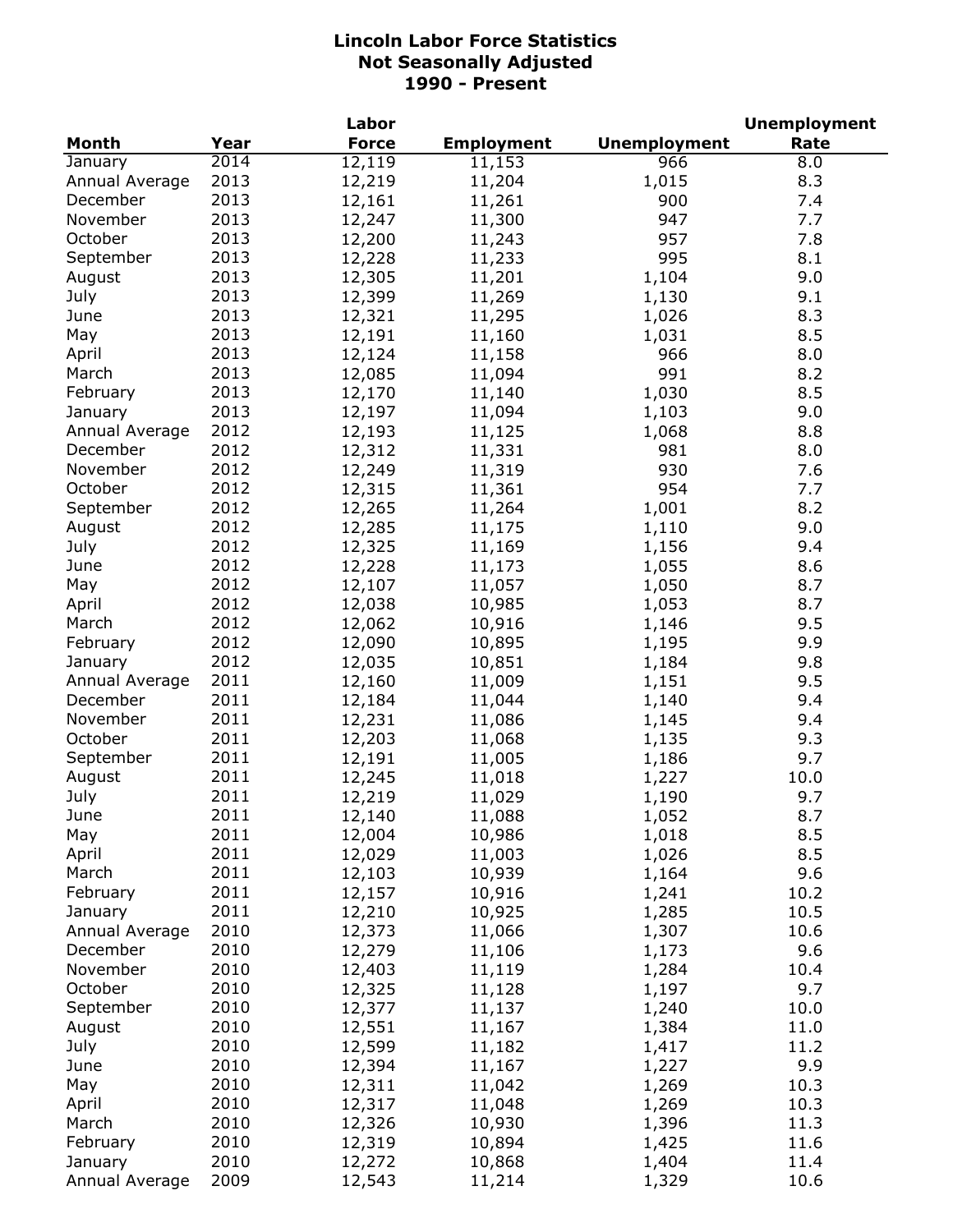|                |      | Labor        |                   |                     | <b>Unemployment</b> |
|----------------|------|--------------|-------------------|---------------------|---------------------|
| <b>Month</b>   | Year | <b>Force</b> | <b>Employment</b> | <b>Unemployment</b> | Rate                |
| December       | 2009 | 12,427       | 11,178            | 1,249               | 10.1                |
| November       | 2009 | 12,542       | 11,271            | 1,271               | 10.1                |
| October        | 2009 | 12,497       | 11,210            | 1,287               | 10.3                |
| September      | 2009 | 12,456       | 11,191            | 1,265               | 10.2                |
| August         | 2009 | 12,660       | 11,272            | 1,388               | 11.0                |
| July           | 2009 | 12,793       | 11,332            | 1,461               | 11.4                |
| June           | 2009 | 12,625       | 11,311            | 1,314               | 10.4                |
| May            | 2009 | 12,511       | 11,155            | 1,356               | 10.8                |
| April          | 2009 | 12,590       | 11,187            | 1,403               | 11.1                |
| March          | 2009 | 12,509       | 11,137            | 1,372               | 11.0                |
| February       | 2009 | 12,498       | 11,160            | 1,338               | 10.7                |
| January        | 2009 | 12,406       | 11,163            | 1,243               | 10.0                |
| Annual Average | 2008 | 12,488       | 11,642            | 846                 | 6.8                 |
| December       | 2008 | 12,477       | 11,457            | 1,020               | 8.2                 |
| November       | 2008 | 12,537       | 11,575            | 962                 | 7.7                 |
| October        | 2008 | 12,493       | 11,581            | 912                 | 7.3                 |
| September      | 2008 | 12,440       | 11,594            | 846                 | 6.8                 |
| August         | 2008 | 12,568       | 11,618            | 950                 | 7.6                 |
|                | 2008 |              | 11,727            | 912                 | 7.2                 |
| July           |      | 12,639       |                   | 770                 |                     |
| June           | 2008 | 12,525       | 11,755            |                     | 6.1                 |
| May            | 2008 | 12,392       | 11,633            | 759                 | 6.1                 |
| April          | 2008 | 12,406       | 11,714            | 692                 | 5.6                 |
| March          | 2008 | 12,413       | 11,667            | 746                 | 6.0                 |
| February       | 2008 | 12,420       | 11,663            | 757                 | 6.1                 |
| January        | 2008 | 12,543       | 11,722            | 821                 | 6.5                 |
| Annual Average | 2007 | 12,556       | 12,003            | 553                 | 4.4                 |
| December       | 2007 | 12,599       | 11,968            | 631                 | 5.0                 |
| November       | 2007 | 12,661       | 12,067            | 594                 | 4.7                 |
| October        | 2007 | 12,615       | 12,036            | 579                 | 4.6                 |
| September      | 2007 | 12,567       | 12,029            | 538                 | 4.3                 |
| August         | 2007 | 12,579       | 11,987            | 592                 | 4.7                 |
| July           | 2007 | 12,667       | 12,073            | 594                 | 4.7                 |
| June           | 2007 | 12,626       | 12,109            | 517                 | 4.1                 |
| May            | 2007 | 12,471       | 11,977            | 494                 | 4.0                 |
| April          | 2007 | 12,433       | 11,955            | 478                 | 3.8                 |
| March          | 2007 | 12,446       | 11,958            | 488                 | 3.9                 |
| February       | 2007 | 12,486       | 11,935            | 551                 | 4.4                 |
| January        | 2007 | 12,520       | 11,936            | 584                 | 4.7                 |
| Annual Average | 2006 | 12,404       | 11,861            | 543                 | 4.4                 |
| December       | 2006 | 12,499       | 12,025            | 474                 | 3.8                 |
| November       | 2006 | 12,502       | 12,037            | 465                 | 3.7                 |
| October        | 2006 | 12,465       | 12,005            | 460                 | 3.7                 |
| September      | 2006 | 12,418       | 11,933            | 485                 | 3.9                 |
| August         | 2006 | 12,494       | 11,912            | 582                 | 4.7                 |
| July           | 2006 | 12,543       | 11,936            | 607                 | 4.8                 |
| June           | 2006 | 12,488       | 11,935            | 553                 | 4.4                 |
| May            | 2006 | 12,332       | 11,787            | 545                 | 4.4                 |
| April          | 2006 | 12,297       | 11,761            | 536                 | 4.4                 |
| March          | 2006 | 12,268       | 11,688            | 580                 | 4.7                 |
| February       | 2006 | 12,270       | 11,658            | 612                 | 5.0                 |
| January        | 2006 | 12,271       | 11,651            | 620                 | 5.1                 |
| Annual Average | 2005 | 12,164       | 11,637            | 527                 | 4.3                 |
| December       | 2005 | 12,310       | 11,804            | 506                 | 4.1                 |
| November       | 2005 | 12,341       | 11,838            | 503                 | 4.1                 |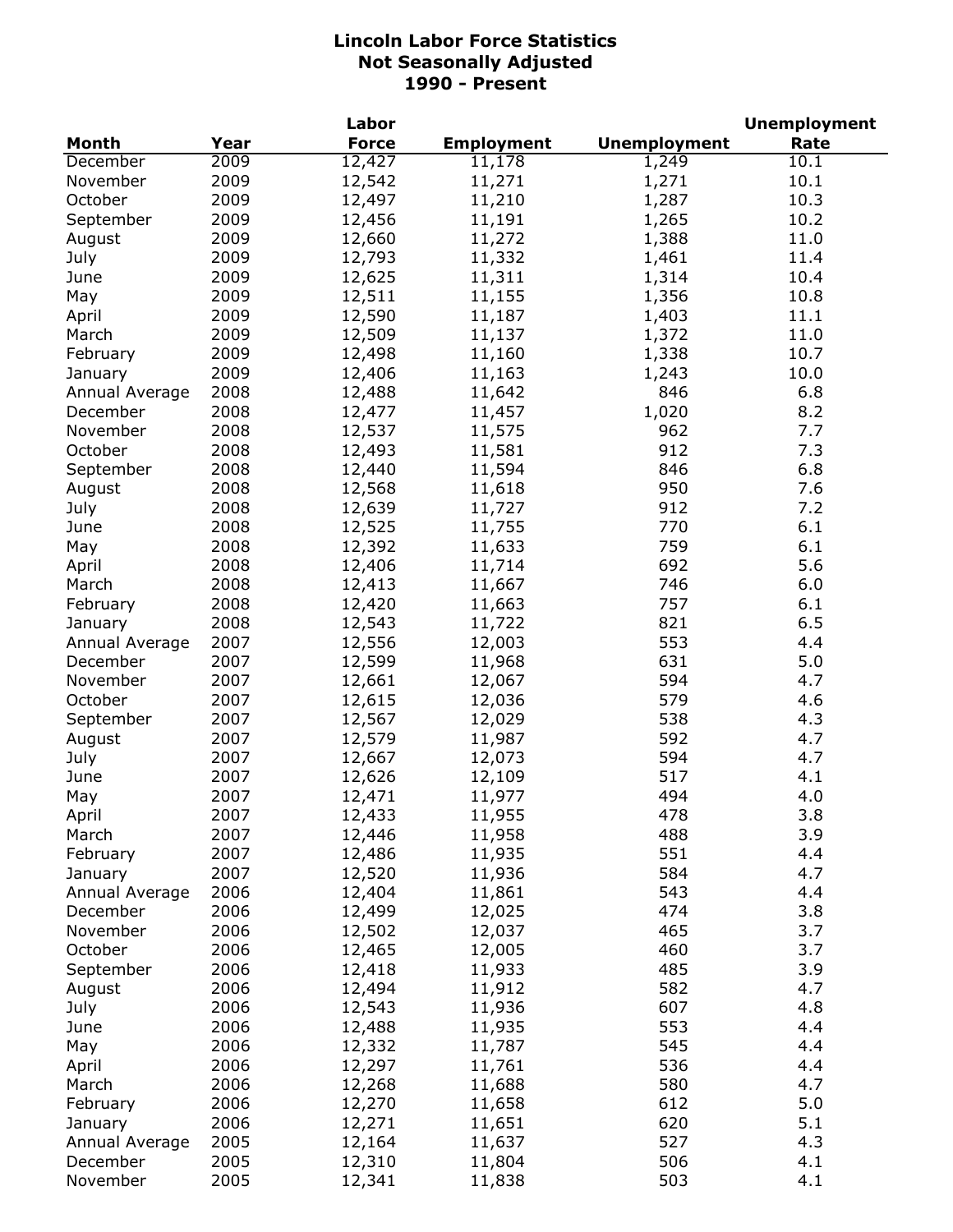|                |      | Labor        |                   |                     | <b>Unemployment</b> |
|----------------|------|--------------|-------------------|---------------------|---------------------|
| <b>Month</b>   | Year | <b>Force</b> | <b>Employment</b> | <b>Unemployment</b> | Rate                |
| October        | 2005 | 12,288       | 11,793            | 495                 | 4.0                 |
| September      | 2005 | 12,264       | 11,737            | 527                 | 4.3                 |
| August         | 2005 | 12,341       | 11,759            | 582                 | 4.7                 |
| July           | 2005 | 12,326       | 11,749            | 577                 | 4.7                 |
| June           | 2005 | 12,227       | 11,698            | 529                 | 4.3                 |
| May            | 2005 | 12,059       | 11,567            | 492                 | 4.1                 |
| April          | 2005 | 11,994       | 11,523            | 471                 | 3.9                 |
| March          | 2005 | 11,971       | 11,429            | 542                 | 4.5                 |
| February       | 2005 | 11,952       | 11,389            | 563                 | 4.7                 |
| January        | 2005 | 11,898       | 11,363            | 535                 | 4.5                 |
| Annual Average | 2004 | 12,013       | 11,471            | 542                 | 4.5                 |
| December       | 2004 | 11,965       | 11,570            | 395                 | 3.3                 |
| November       | 2004 | 12,035       | 11,616            | 419                 | 3.5                 |
| October        | 2004 | 12,000       | 11,562            | 438                 | 3.7                 |
| September      | 2004 | 11,969       | 11,504            | 465                 | 3.9                 |
| August         | 2004 | 12,053       | 11,520            | 533                 | 4.4                 |
| July           | 2004 | 12,122       | 11,563            | 559                 | 4.6                 |
| June           | 2004 | 12,058       | 11,515            | 543                 | 4.5                 |
|                | 2004 | 11,901       |                   | 517                 | 4.3                 |
| May            |      |              | 11,384            |                     |                     |
| April          | 2004 | 11,979       | 11,376            | 603                 | 5.0                 |
| March          | 2004 | 11,986       | 11,322            | 664                 | 5.5                 |
| February       | 2004 | 12,008       | 11,346            | 662                 | 5.5                 |
| January        | 2004 | 12,080       | 11,373            | 707                 | 5.9                 |
| Annual Average | 2003 | 12,184       | 11,557            | 627                 | 5.1                 |
| December       | 2003 | 12,153       | 11,612            | 541                 | 4.5                 |
| November       | 2003 | 12,191       | 11,646            | 545                 | 4.5                 |
| October        | 2003 | 12,132       | 11,600            | 532                 | 4.4                 |
| September      | 2003 | 12,142       | 11,564            | 578                 | 4.8                 |
| August         | 2003 | 12,242       | 11,573            | 669                 | 5.5                 |
| July           | 2003 | 12,281       | 11,617            | 664                 | 5.4                 |
| June           | 2003 | 12,276       | 11,649            | 627                 | 5.1                 |
| May            | 2003 | 12,100       | 11,511            | 589                 | 4.9                 |
| April          | 2003 | 12,156       | 11,534            | 622                 | 5.1                 |
| March          | 2003 | 12,184       | 11,478            | 706                 | 5.8                 |
| February       | 2003 | 12,217       | 11,481            | 736                 | 6.0                 |
| January        | 2003 | 12,129       | 11,420            | 709                 | 5.8                 |
| Annual Average | 2002 | 11,904       | 11,361            | 543                 | 4.6                 |
| December       | 2002 | 12,083       | 11,522            | 561                 | 4.6                 |
| November       | 2002 | 12,116       | 11,548            | 568                 | 4.7                 |
| October        | 2002 | 12,026       | 11,499            | 527                 | 4.4                 |
| September      | 2002 | 12,008       | 11,472            | 536                 | 4.5                 |
| August         | 2002 | 12,019       | 11,435            | 584                 | 4.9                 |
| July           | 2002 | 11,981       | 11,441            | 540                 | 4.5                 |
| June           | 2002 | 11,898       | 11,405            | 493                 | 4.1                 |
| May            | 2002 | 11,766       | 11,269            | 497                 | 4.2                 |
| April          | 2002 | 11,710       | 11,229            | 481                 | 4.1                 |
| March          | 2002 | 11,740       | 11,211            | 529                 | 4.5                 |
| February       | 2002 | 11,791       | 11,220            | 571                 | 4.8                 |
| January        | 2002 | 11,710       | 11,085            | 625                 | 5.3                 |
| Annual Average | 2001 | 11,672       | 11,216            | 456                 | 3.9                 |
| December       | 2001 | 11,742       | 11,283            | 459                 | 3.9                 |
| November       | 2001 | 11,731       | 11,286            | 445                 | 3.8                 |
| October        | 2001 | 11,713       | 11,264            | 449                 | 3.8                 |
| September      | 2001 | 11,678       | 11,262            | 416                 | 3.6                 |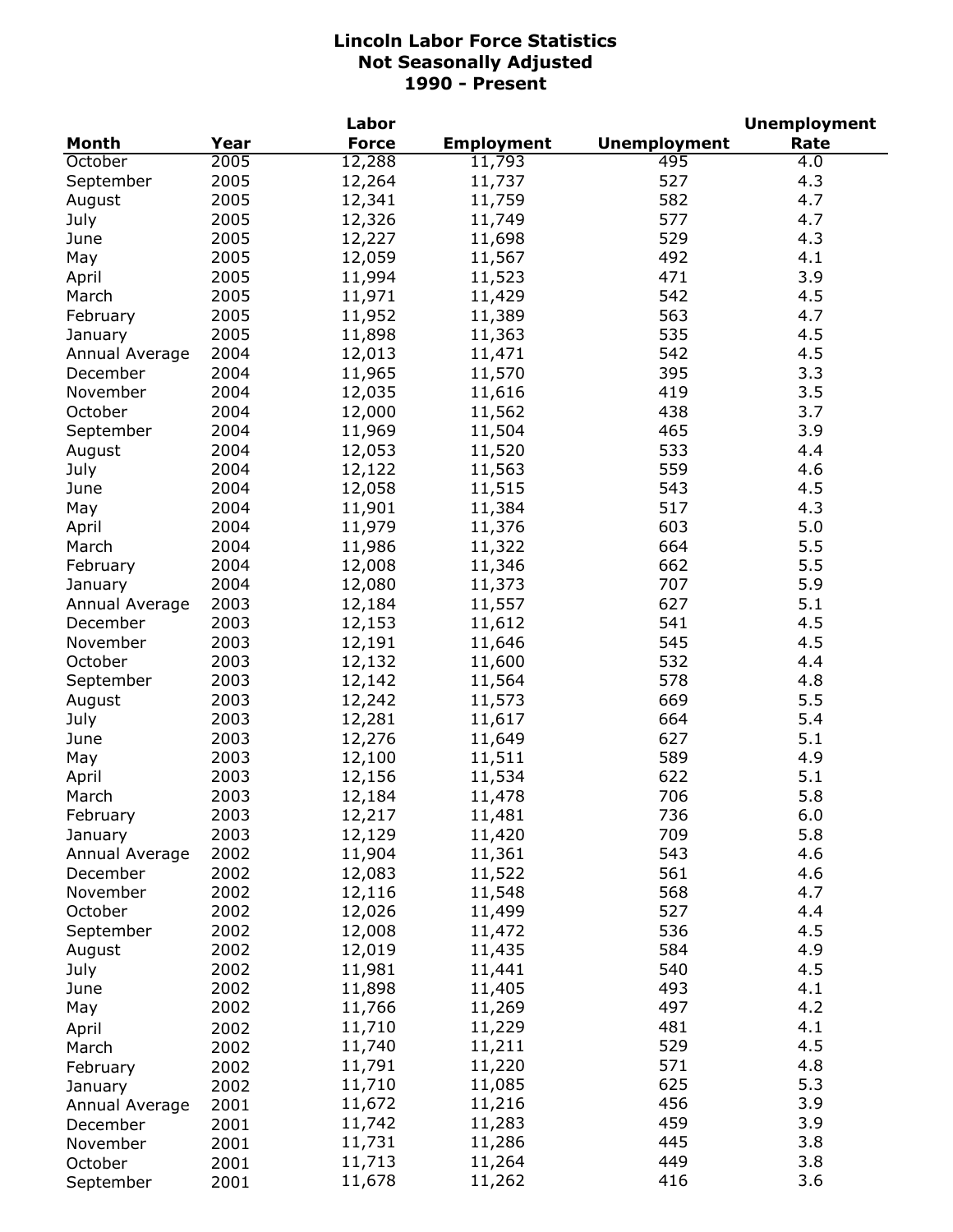|                |      | Labor        |                   |                     | <b>Unemployment</b> |
|----------------|------|--------------|-------------------|---------------------|---------------------|
| <b>Month</b>   | Year | <b>Force</b> | <b>Employment</b> | <b>Unemployment</b> | Rate                |
| August         | 2001 | 11,684       | 11,198            | 486                 | 4.2                 |
| July           | 2001 | 11,759       | 11,271            | 488                 | 4.2                 |
| June           | 2001 | 11,703       | 11,256            | 447                 | 3.8                 |
| May            | 2001 | 11,576       | 11,136            | 440                 | 3.8                 |
| April          | 2001 | 11,577       | 11,166            | 411                 | 3.6                 |
| March          | 2001 | 11,650       | 11,159            | 491                 | 4.2                 |
| February       | 2001 | 11,630       | 11,160            | 470                 | 4.0                 |
| January        | 2001 | 11,626       | 11,154            | 472                 | 4.1                 |
| Annual Average | 2000 | 11,486       | 11,074            | 412                 | 3.6                 |
| December       | 2000 | 11,473       | 11,171            | 302                 | 2.6                 |
| November       | 2000 | 11,480       | 11,159            | 321                 | 2.8                 |
| October        | 2000 | 11,447       | 11,111            | 336                 | 2.9                 |
|                | 2000 | 11,420       | 11,070            | 350                 | 3.1                 |
| September      |      | 11,554       | 11,085            | 469                 | 4.1                 |
| August         | 2000 | 11,563       | 11,104            | 459                 | 4.0                 |
| July           | 2000 |              | 11,145            | 421                 | 3.6                 |
| June           | 2000 | 11,566       |                   |                     |                     |
| May            | 2000 | 11,455       | 11,034            | 421                 | 3.7                 |
| April          | 2000 | 11,459       | 11,087            | 372                 | 3.2                 |
| March          | 2000 | 11,439       | 10,996            | 443                 | 3.9                 |
| February       | 2000 | 11,467       | 10,962            | 505                 | 4.4                 |
| January        | 2000 | 11,513       | 10,963            | 550                 | 4.8                 |
| Annual Average | 1999 | 10,884       | 10,451            | 433                 | 4.0                 |
| December       | 1999 | 10,997       | 10,647            | 350                 | 3.2                 |
| November       | 1999 | 11,047       | 10,633            | 414                 | 3.7                 |
| October        | 1999 | 10,981       | 10,529            | 452                 | 4.1                 |
| September      | 1999 | 10,911       | 10,459            | 452                 | 4.1                 |
| August         | 1999 | 10,974       | 10,480            | 494                 | 4.5                 |
| July           | 1999 | 10,965       | 10,472            | 493                 | 4.5                 |
| June           | 1999 | 10,857       | 10,461            | 396                 | 3.6                 |
| May            | 1999 | 10,736       | 10,392            | 344                 | 3.2                 |
| April          | 1999 | 10,757       | 10,378            | 379                 | 3.5                 |
| March          | 1999 | 10,774       | 10,361            | 413                 | 3.8                 |
| February       | 1999 | 10,770       | 10,303            | 467                 | 4.3                 |
| January        | 1999 | 10,829       | 10,291            | 538                 | 5.0                 |
| Annual Average | 1998 | 10,675       | 10,221            | 454                 | 4.3                 |
| December       | 1998 | 10,763       | 10,459            | 304                 | 2.8                 |
| November       | 1998 | 10,825       | 10,447            | 378                 | 3.5                 |
| October        | 1998 | 10,769       | 10,322            | 447                 | 4.2                 |
| September      | 1998 | 10,688       | 10,267            | 421                 | 3.9                 |
| August         | 1998 | 10,724       | 10,256            | 468                 | 4.4                 |
| July           | 1998 | 10,711       | 10,251            | 460                 | 4.3                 |
| June           | 1998 | 10,652       | 10,230            | 422                 | 4.0                 |
| May            | 1998 | 10,597       | 10,130            | 467                 | 4.4                 |
| April          | 1998 | 10,566       | 10,101            | 465                 | 4.4                 |
| March          | 1998 | 10,632       | 10,071            | 561                 | 5.3                 |
| February       | 1998 | 10,590       | 10,060            | 530                 | 5.0                 |
| January        | 1998 | 10,582       | 10,060            | 522                 | 4.9                 |
|                |      | 10,611       | 10,120            | 491                 | 4.6                 |
| Annual Average | 1997 | 10,664       | 10,273            | 391                 | 3.7                 |
| December       | 1997 | 10,697       | 10,316            | 381                 | 3.6                 |
| November       | 1997 | 10,702       |                   | 455                 | 4.3                 |
| October        | 1997 |              | 10,247            | 440                 | 4.1                 |
| September      | 1997 | 10,667       | 10,227            | 507                 | 4.7                 |
| August         | 1997 | 10,743       | 10,236            |                     |                     |
| July           | 1997 | 10,730       | 10,221            | 509                 | 4.7                 |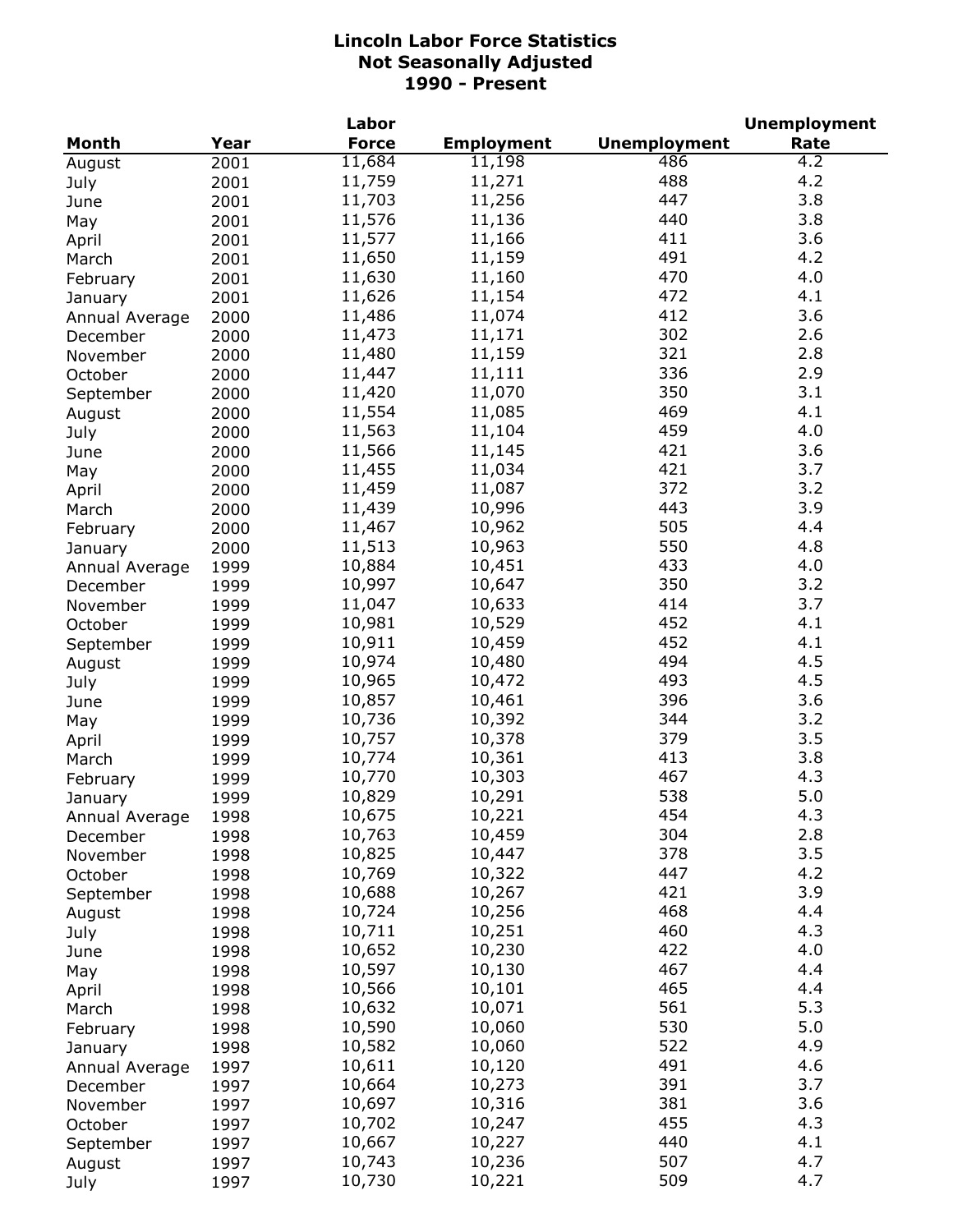|                |      | Labor        |                   |                     | <b>Unemployment</b> |
|----------------|------|--------------|-------------------|---------------------|---------------------|
| <b>Month</b>   | Year | <b>Force</b> | <b>Employment</b> | <b>Unemployment</b> | Rate                |
| June           | 1997 | 10,629       | 10,151            | 478                 | 4.5                 |
| May            | 1997 | 10,546       | 10,038            | 508                 | 4.8                 |
| April          | 1997 | 10,502       | 10,012            | 490                 | 4.7                 |
| March          | 1997 | 10,558       | 9,957             | 601                 | 5.7                 |
| February       | 1997 | 10,447       | 9,891             | 556                 | 5.3                 |
| January        | 1997 | 10,452       | 9,873             | 579                 | 5.5                 |
| Annual Average | 1996 | 10,332       | 9,834             | 498                 | 4.8                 |
| December       | 1996 | 10,416       | 10,015            | 401                 | 3.8                 |
| November       | 1996 | 10,452       | 10,041            | 411                 | 3.9                 |
| October        | 1996 | 10,421       | 9,994             | 427                 | 4.1                 |
| September      | 1996 | 10,414       | 9,925             | 489                 | 4.7                 |
| August         | 1996 | 10,379       | 9,915             | 464                 | 4.5                 |
| July           | 1996 | 10,366       | 9,878             | 488                 | 4.7                 |
| June           | 1996 | 10,320       | 9,884             | 436                 | 4.2                 |
| May            | 1996 | 10,237       | 9,764             | 473                 | 4.6                 |
| April          | 1996 | 10,210       | 9,711             | 499                 | 4.9                 |
|                | 1996 | 10,259       | 9,682             | 577                 | 5.6                 |
| March          |      | 10,258       | 9,633             | 625                 | 6.1                 |
| February       | 1996 | 10,247       | 9,563             | 684                 | 6.7                 |
| January        | 1996 |              |                   | 547                 | 5.4                 |
| Annual Average | 1995 | 10,089       | 9,542             |                     |                     |
| December       | 1995 | 10,253       | 9,701             | 552                 | 5.4                 |
| November       | 1995 | 10,254       | 9,725             | 529                 | 5.2                 |
| October        | 1995 | 10,160       | 9,653             | 507                 | 5.0                 |
| September      | 1995 | 10,075       | 9,575             | 500                 | 5.0                 |
| August         | 1995 | 10,173       | 9,600             | 573                 | 5.6                 |
| July           | 1995 | 10,156       | 9,556             | 600                 | 5.9                 |
| June           | 1995 | 10,092       | 9,537             | 555                 | 5.5                 |
| May            | 1995 | 9,907        | 9,415             | 492                 | 5.0                 |
| April          | 1995 | 9,959        | 9,439             | 520                 | 5.2                 |
| March          | 1995 | 9,996        | 9,423             | 573                 | 5.7                 |
| February       | 1995 | 10,031       | 9,445             | 586                 | 5.8                 |
| January        | 1995 | 10,002       | 9,430             | 572                 | 5.7                 |
| Annual Average | 1994 | 10,307       | 9,722             | 585                 | 5.7                 |
| December       | 1994 | 10,209       | 9,811             | 398                 | 3.9                 |
| November       | 1994 | 10,312       | 9,851             | 461                 | 4.5                 |
| October        | 1994 | 10,282       | 9,787             | 495                 | 4.8                 |
| September      | 1994 | 10,203       | 9,714             | 489                 | 4.8                 |
| August         | 1994 | 10,333       | 9,779             | 554                 | 5.4                 |
| July           | 1994 | 10,334       | 9,749             | 585                 | 5.7                 |
| June           | 1994 | 10,369       | 9,769             | 600                 | 5.8                 |
| May            | 1994 | 10,217       | 9,671             | 546                 | 5.3                 |
| April          | 1994 | 10,200       | 9,629             | 571                 | 5.6                 |
| March          | 1994 | 10,336       | 9,607             | 729                 | 7.1                 |
| February       | 1994 | 10,450       | 9,661             | 789                 | 7.6                 |
| January        | 1994 | 10,440       | 9,636             | 804                 | 7.7                 |
| Annual Average | 1993 | 10,333       | 9,585             | 748                 | 7.2                 |
| December       | 1993 | 10,289       | 9,642             | 647                 | 6.3                 |
| November       | 1993 | 10,338       | 9,661             | 677                 | 6.5                 |
| October        | 1993 | 10,287       | 9,615             | 672                 | 6.5                 |
| September      | 1993 | 10,394       | 9,597             | 797                 | 7.7                 |
| August         | 1993 | 10,509       | 9,700             | 809                 | 7.7                 |
| July           | 1993 | 10,458       | 9,702             | 756                 | 7.2                 |
| June           | 1993 | 10,399       | 9,687             | 712                 | 6.8                 |
| May            | 1993 | 10,285       | 9,563             | 722                 | 7.0                 |